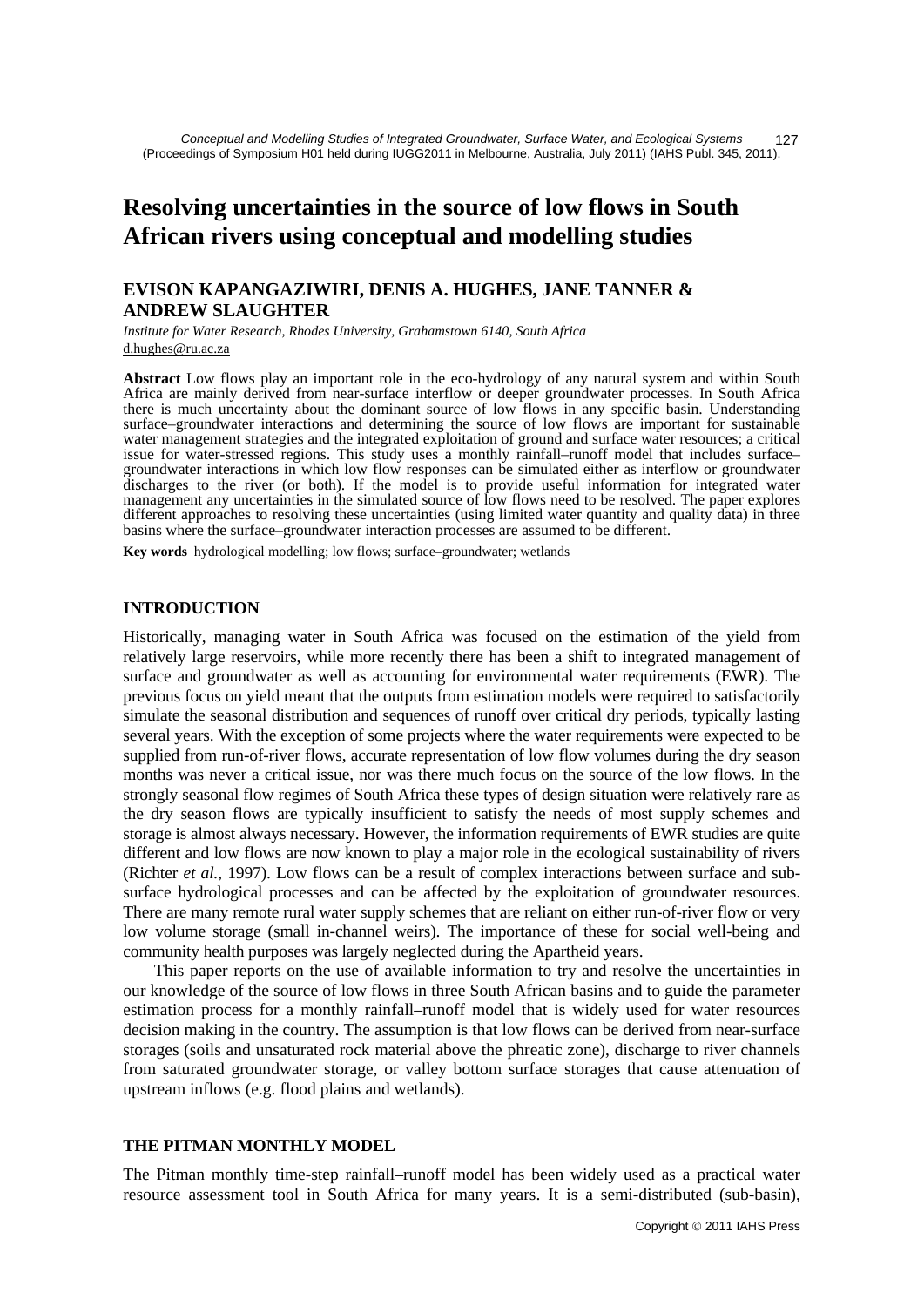conceptual type model with some 18 main parameters that are used to quantify hydrological processes at sub-basin scales of between 50 and 10 000 km2 . The model has been through a number of development phases and Hughes *et al.* (2006) provide a description of the version of the model that is used in this study, including routines to explicitly simulate surface and groundwater interactions at the sub-basin scale (Hughes, 2004). A new wetland function is still being tested. There are two main processes in the model that determine the low flow regime of a basin. The first is a nonlinear relationship (with a power of POW) between the level of the model moisture storage  $(S \text{ mm})$  and runoff (up to a maximum of FT mm month<sup>-1</sup> at maximum storage ST mm). This runoff is assumed to represent all types of interflow and could include saturated soil water runoff as well as fracture zone flow above the general level of the groundwater in steep sub-basins (Hughes, 2010). The second function is based on a similar nonlinear relationship (power of GPOW) with S, but is used to estimate the groundwater recharge (up to a maximum of GW mm month<sup>-1</sup> at maximum storage ST mm). Outflow to surface water from the groundwater storage is determined by the storage level together with parameters representing the drainage density, storativity, transmissivity and riparian evapotranspiration losses.

#### **EVIDENCE FOR SOURCES OF LOW FLOWS**

While detailed field investigations would always be the best scientific approach to identify sources of low flow, they typically require resources, time and money that are not available for most practical water resources assessments. This study has therefore focused on the type of information that is more generally available and provides an assessment of the value of these information sources for identifying low flow sources.

**Gauged streamflow data** One of the problems with many of the gauged streamflow records is the fact that they are often affected by poorly defined upstream developments which can substantially affect the interpretation of the data, specifically during periods of low flow. There are some gauges which have relatively long records (pre-1960) but the extent to which these represent natural conditions remains uncertain.

**Water quality data** Water quality data are available for many of the streamflow gauging stations in the country and there are also limited amounts of borehole water quality data that can be used to assess the quality signature of groundwater. The majority of the river water quality samples are taken at weekly to monthly intervals and generally during moderate to low flow conditions. The water quality parameters included in the data sets are typically pH, TDS (total dissolved solids), EC (electrical conductivity), major cations and anions and some nutrient data. The available data provide some basic information about the variations in river water quality, but are not sufficient for detailed hydrochemical tracing studies. While temperature has potential as a water quality indicator, such data are rarely included in the South African datasets.

**Topography, geology, soils and land cover** In general terms the availability of this type of information is adequate over most parts of South Africa. Specifically, the AGIS (2007) database provides detailed information on land types which includes geology, soil depth and texture (for different topographic units). All of these data are very useful for defining the physical setting of sub-basins and are used to assist with model parameter estimation (Kapangaziwiri & Hughes, 2008, 2009). However, to be useful for establishing sources of low flows, they need to be interpreted through a conceptual understanding of hydrological processes. Unfortunately, there have been relatively few scientific studies covering the very diverse conditions found in South Africa that would have contributed to this understanding.

#### **RESULTS**

The study has included three groups of quaternary sub-basins (the main sub-division used in South Africa; Midgley *et al.*, 1994). All of the rainfall and evaporation demand data used in the model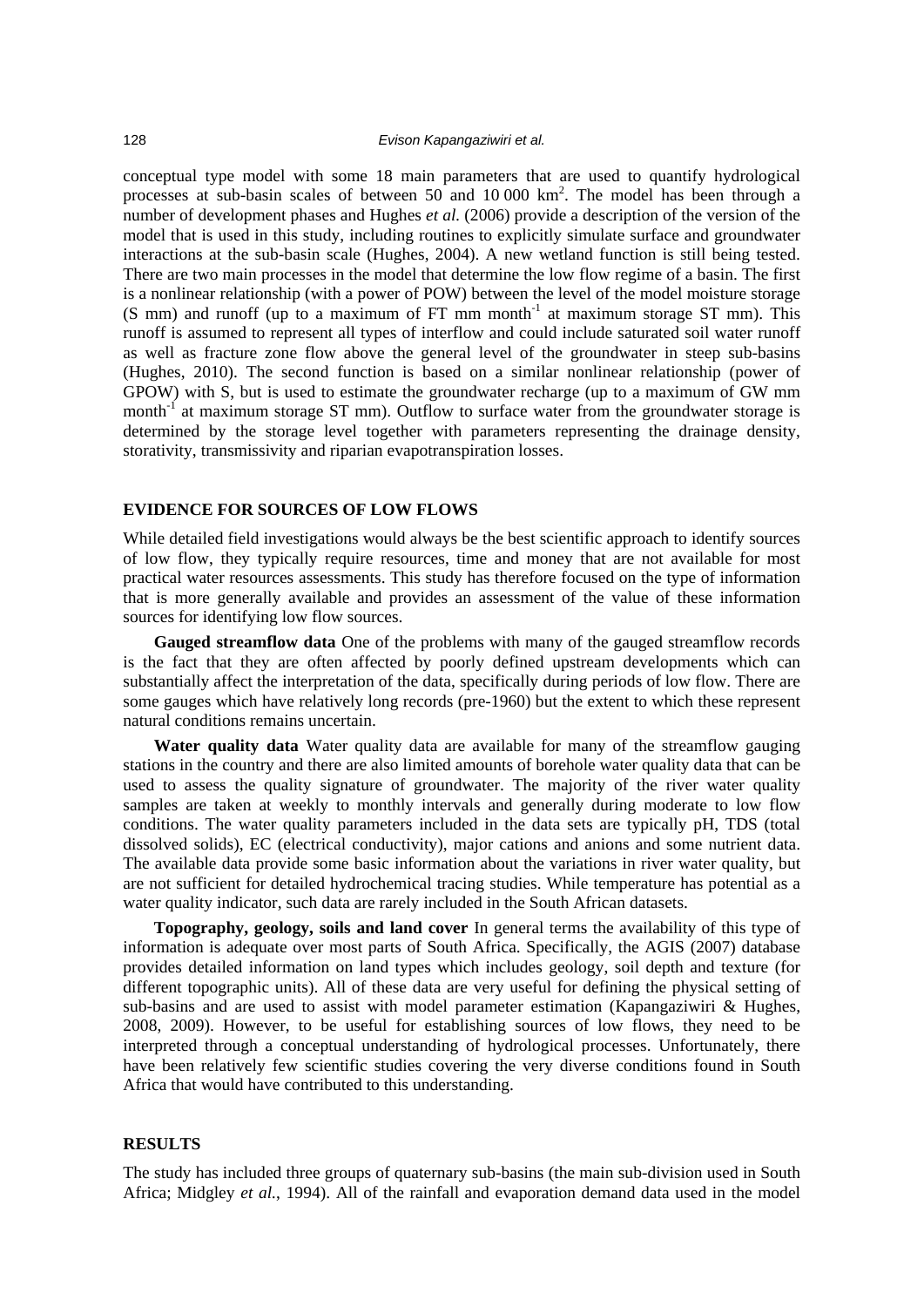runs has been taken from the WR90 reports (Midgley *et al.*, 1994), while the observed flow and water quality data have been accessed from the websites of the Department of Water Affairs (flow data: http://www.dwa.gov.za/Hydrology/CGI-BIN/HIS/CGIHis.exe/Station; water quality data: http://www.dwa.gov.za/iwqs/wms/data/000key.asp, accessed December 2010).

#### **Buffelsjag River, Western Cape Province**

This river drains quaternary sub-basins H70C and H70D (total area of  $457.8 \text{ km}^2$ ) and there are two [gauging stations, one at the basin outlet \(H7H003](http://www.dwa.gov.za/iwqs/wms/data/000key.asp) at  $34.00^{\circ}$ S 20.66 $^{\circ}$ E) and the other on a  $28 \text{km}^2$ tributary (H7H004 at 33.91°S 20.72°E). The basin is within the steep topography of the Cape Fold Belt and a ridge of Table Mountain Sandstone (TMS) runs east–west separating H70C from H70D, while the remaining area is underlain by interbedded shales and sandstone of the marine-derived Bokkeveld series. The modelling has been based on three sub-basins and calibrated against observed flow data for 1950–1965 to avoid impacts of recent increases in irrigation. H70C was split into two areas, one to represent the tributary at H7H004 (lying just to the north of the crest of the ridge) and one to represent the remainder of H70C (in the rainshadow to the north of the ridge). The third subbasin is H70D, which includes the southern ridge slopes and the lower lying area to the south. Mean annual rainfall varies from over 900 mm year<sup>-1</sup> on the ridge to less than 400 mm year<sup>-1</sup> to the north. Based on borehole water quality data for the region, the groundwater in the TMS generally has TDS values of less than 200 mg  $L^{-1}$ , while the Bokkeveld shales are substantially more saline (> 400 mg  $L^{-1}$  and often over 1000 mg  $L^{-1}$ ). Low flows are expected to be derived from a combination of groundwater discharges in the main valley bottoms together with springs on the steep rocky hillsides derived from temporally saturated fracture zones (Hughes, 2010).

Figure 1 illustrates flow *vs* TDS relationships for both gauging sites together with the simulated results based on applying TDS signatures to the three modelled runoff components (Table 1). Given that the observed relationships are based on daily flows it is expected that the simulated TDS values would be more scattered and generally lower than the daily values for the equivalent flow volume as the monthly simulations contain a combination of runoff events and low flows. The data for H7H004 shows a strong power relationship indicating a dominant poor quality source diluted during higher flows with a better quality source. The H7H003 data suggest a greater mixture of (and lower TDS) water quality signals, consistent with its more downstream position and the dominance of water derived from the TMS rather than Bokkeveld shale formations.



**Fig. 1** Comparison of observed (daily; converted to equivalent monthly volumes) with simulated (monthly) flow volume v TDS relationships for H7H004 (left) and H7H003 (right).

The simulated runoff components given in Table 1 have been based on manual calibration to achieve the best possible fits to the observed flow duration curves. Figure 1 suggests that these model outputs (together with the very simplified approach to estimating simulated TDS) can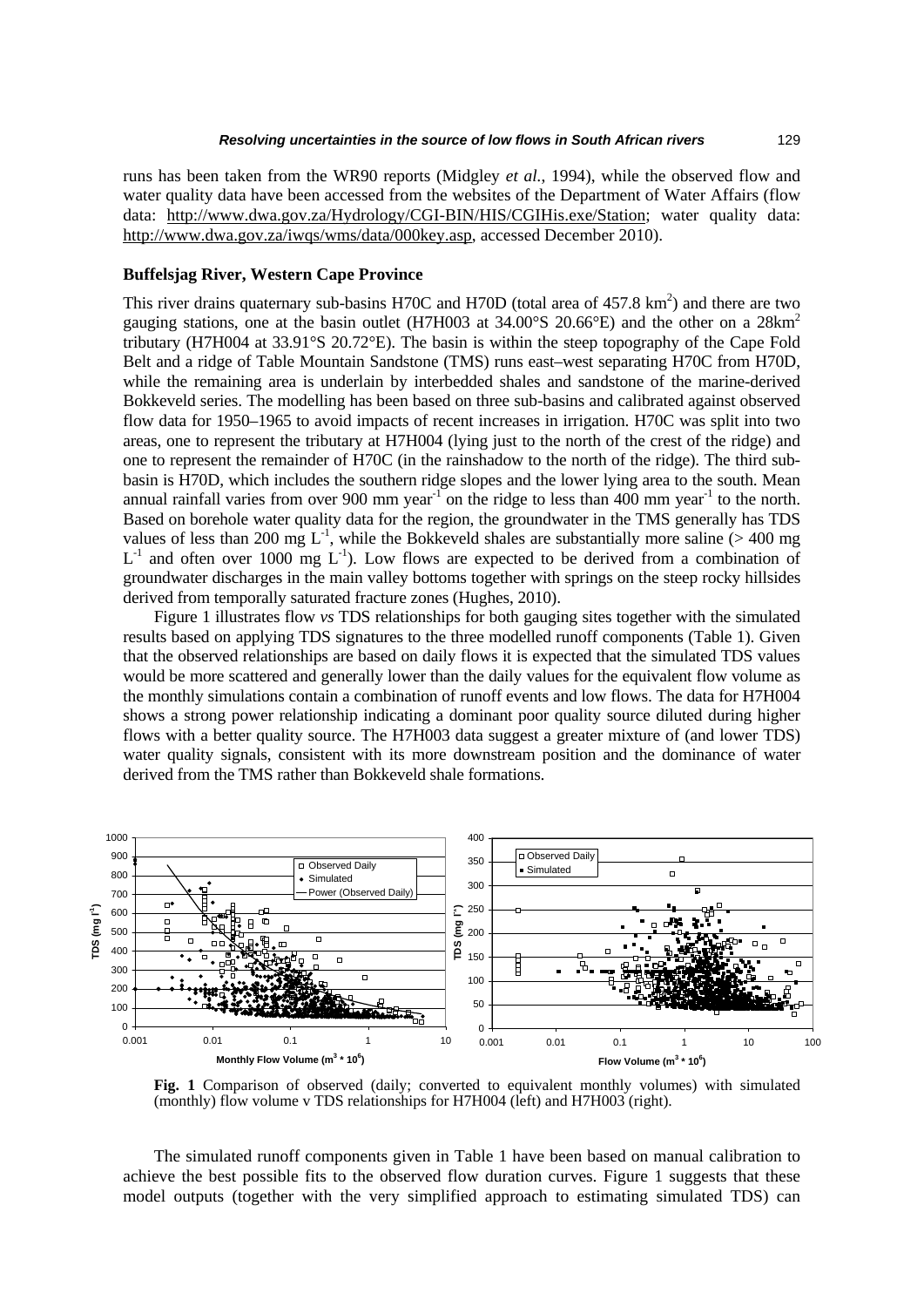approximately account for TDS variations. However, it was also possible to achieve almost equally good simulations without the groundwater runoff component. Replacing the interflow with groundwater as the main source of low flows produced poorer flow simulations and could not match the observed TDS variations regardless of the TDS signature used. While the evidence is far from conclusive and there are a number of low flow quantity and quality processes that have been neglected (such as pool evaporation and some anthropogenic impacts), the balance of evidence suggests that the low flows are mainly derived from interflow in saturated fractures above the general water table level but with some contributions from groundwater.

| Sub-basin | Runoff component            | Surface | Interflow | Groundwater |
|-----------|-----------------------------|---------|-----------|-------------|
| H7H004    | TDS signature $(mg L^{-1})$ | 50      | 200       | 900         |
|           | Simulated % of total runoff | 89.2    | 9.6       | 1.2         |
| H7H003    | TDS signature $(mg L^{-1})$ | 40      | 120       | 400         |
|           | Simulated % of total runoff | 82.5    | 14.4      | 3.1         |
|           |                             |         |           |             |

**Table 1** Simulated runoff components and water quality signatures.

## **Seekoei River, northern Province**

This river drains quaternary sub-basins D32A to D32J and has a total area of 8330  $\text{km}^2$  with a flow gauging station (D3H015 at 30.53°S 24.96°E) at the outlet of D32J. The majority of the area is relatively flat and semi-arid with very infrequent and intermittent flow. However, the downstream reaches of the river pass through a dolerite ridge and low flows are sustained for much longer periods of time. A previous study of the quantity and quality of the streamflow in the lower part of the basin was based on the streamflow data, some limited borehole level observations as well as water quality data from the river, the groundwater and several springs emerging in tributary channels of the dolerite ridge. These data were used to establish the parameters of the Pitman model, as well as a water quality extension to the model (Hughes, 2009). The overall conclusions were that the majority of the low flows were derived from the springs, which appear to flow almost continuously. However, the low flow quantity and quality are modified by evaporative losses from the relatively large pools that exist in the main channel. Discharge to the river channel from the regional groundwater was not considered to make a significant contribution, based on groundwater levels being close to the channel bed elevation and very low hydraulic gradients in the vicinity of the channel.

## **Mkuze River, KwaZulu-Natal Province**

This river drains sub-basins W31A to W31L and W32A with a total area of 5048 km<sup>2</sup> and two gauging stations; one upstream (W2H008 at  $27.61^{\circ}$ S 31.96 $^{\circ}$ E; area of 2 578 km<sup>2</sup>) and one at the basin outlet (W2H011 at 27.66°S 32.42°E). A large flood plain (approx. 40 km<sup>2</sup> in extent) wetland occurs just upstream of the catchment outlet and the effects of attenuation of upstream flows can be quite clearly seen in Fig. 2(a) during the seasonal recession in 1975. However, the lower upstream peaks at the end of the wet season in 1973 are not attenuated. Figure 2(a) also includes a very approximate simulation of the water balance of the wetland (using a daily version of the wetland routine recently added to the Pitman model), but ignoring the incremental flows below gauge W3H008. The approach is based on a volume threshold above which a proportion of the channel water is diverted to the wetland. Return flows back to the channel are based on a nonlinear function of the wetland storage volume. While the daily flow data confirm that the wetland has a variable attenuation effect, the quality of the records (many missing high flow values) is too poor to properly test the wetland functions included in the model. Figure 2(b) shows the results for the Pitman model with and without the wetland function and the effects are not very noticeable at the monthly time scale. Both simulations are equally good based on several objective functions and the shapes of the flow duration curves compared with the observed flows.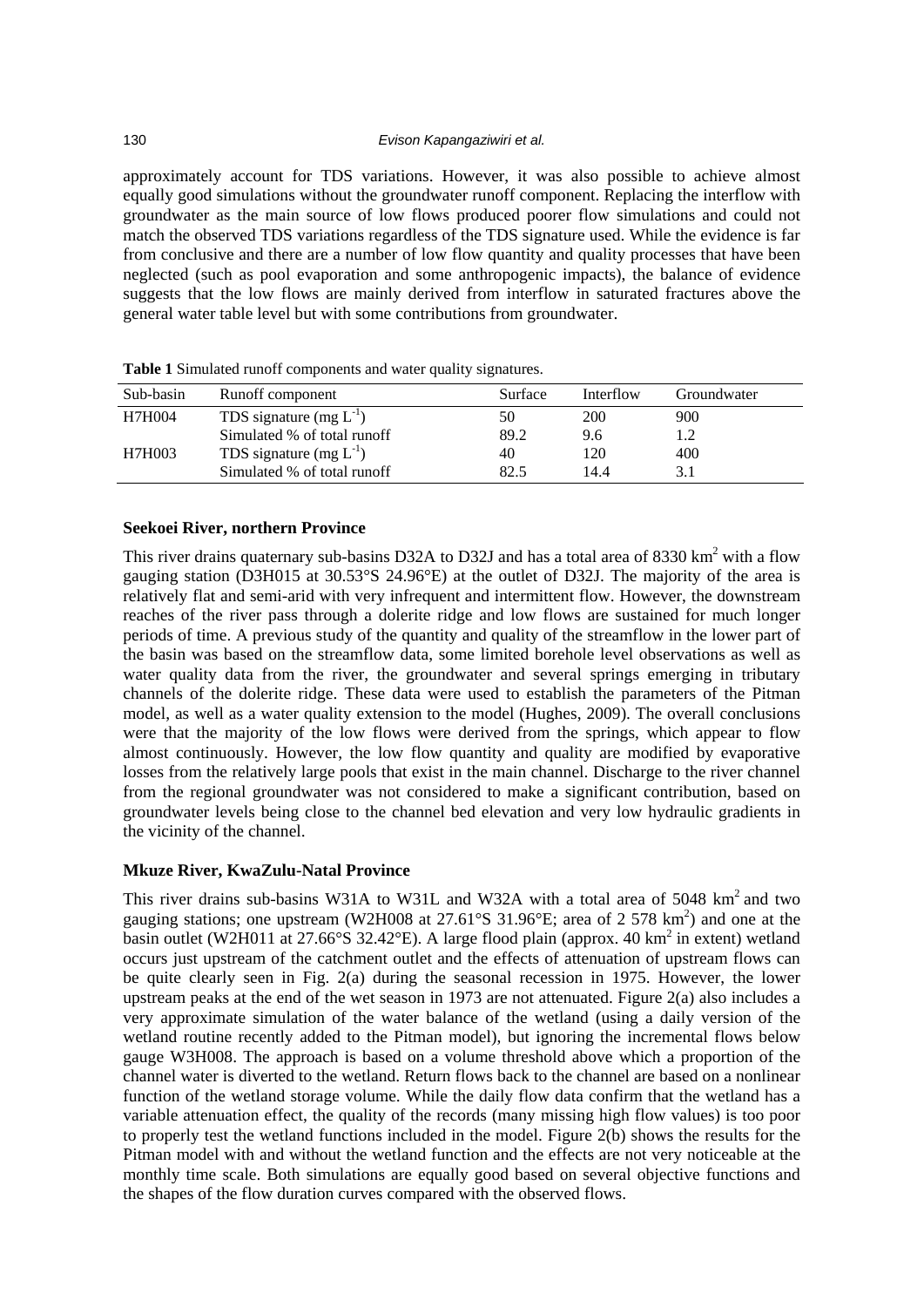

**Fig. 2** (a) Comparison of observed (daily) flow volumes at W3H008 and W3H011 and a simple simulation of the effects of a wetland. (b) Results of the application of the Pitman model.

There is very little information available to determine whether the upstream (above the wetland) low flows are being simulated for the correct reason. The simulated recharge volumes are in close agreement with available regional estimates (Conrad, 2005) and the simulated groundwater contribution is approximately 13% of total runoff, while interflow represents 39%. The river water quality data at both gauges show a relatively good ( $\mathbb{R}^2 = 0.4$ ) negative power relationship with flow, with TDS varying from greater than  $1000 \text{ mg } L^{-1}$  at low flows, to less than 200 mg  $L<sup>1</sup>$  at higher flows. Samples from boreholes suggest groundwater TDS signatures that cover a wide range from less than 200 to more than 1300 mg  $L^{-1}$ . There would therefore not appear to be any clear distinction between the quality of different runoff components and the interflow component may have a highly variable quality signature. Overall, the amount and quality of the available data are insufficient to reach firm conclusions about the source of low flows in this area.

#### **DISCUSSION AND CONCLUSIONS**

The assessments at all three sites are largely based on typically available data and no site specific studies have been undertaken, with the exception of some additional groundwater information collected during field visits for the Seekoei River. The available evidence for conceptualizing the different contributions to low flows is very variable. The results for the Seekoei River are conclusive from both water quantity and quality perspectives and they have enabled the hydrological model parameters to be established with high confidence. The results for the Buffelsjag River are less conclusive and more site specific groundwater data would have been very useful. There are many catchments in the regions of steep topography associated with the Cape Fold Belt and a better understanding of the water quantity and quality dynamics of sub-surface water (both "real" groundwater as well as flow in fractures above the regional groundwater table) in the different strata (mainly TMS and Bokkeveld) could potentially contribute to the management of water resources in these areas. The Mkuze River example illustrates that although there may be a clear relationship between flow and water quality (confined to TDS in this study) it is not always a straightforward task to translate this into useful concepts of flow generation processes.

The Mkuze River also provides an example of daily flow data being able to demonstrate the effects of a wetland and that a relatively simple wetland inflow–outflow water balance model can approximately reproduce the variable attenuation impacts. However, the wetland effects are largely masked at the monthly time-scale and it is difficult to assess the validity of the new wetland function in the Pitman model given many of the other uncertainties associated with establishing appropriate parameter values and climate inputs.